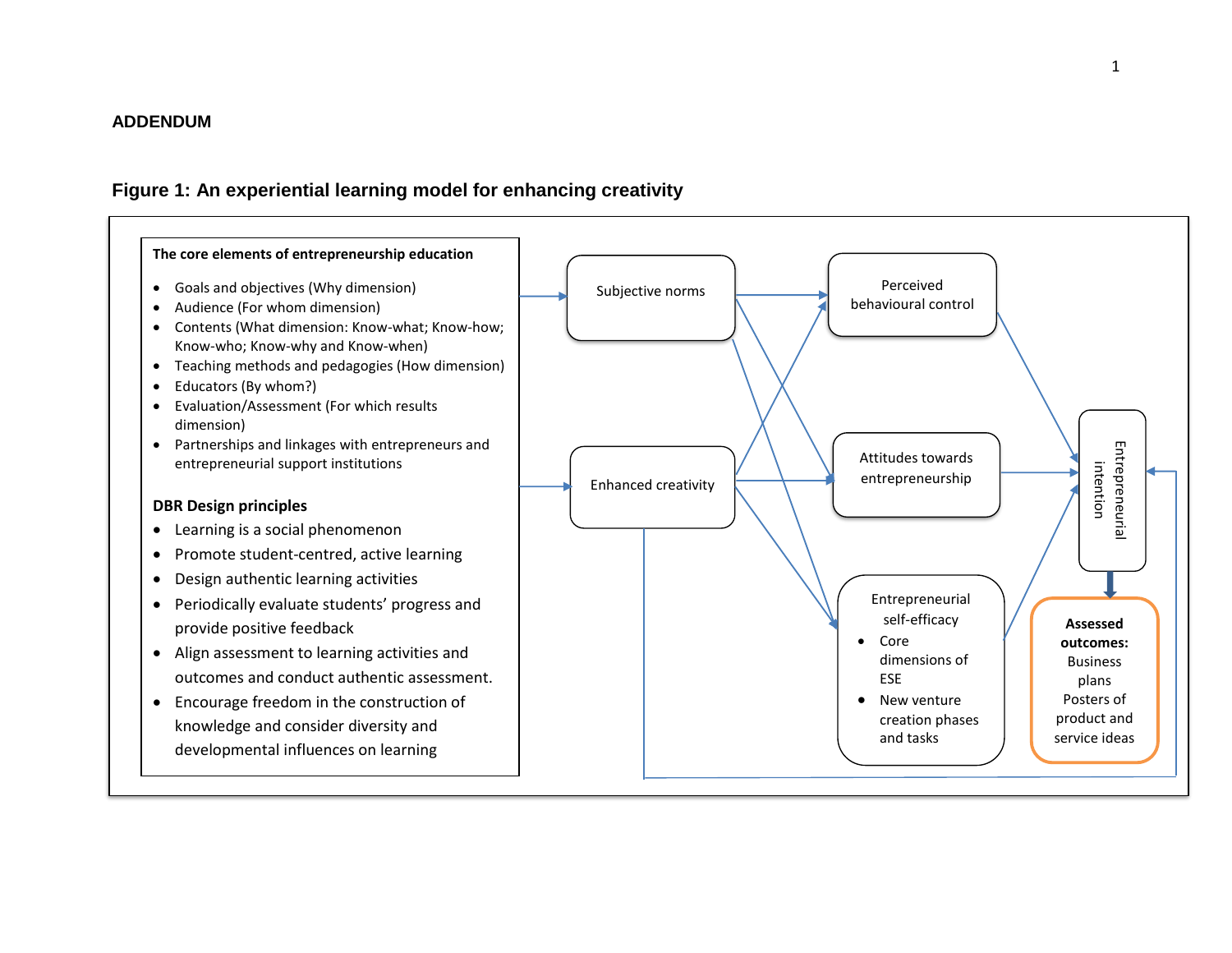Source: Own compilation from Ajzen (1991, 2005, 2011); Alberti et al. (2005); Bandura (1971, 1977, 1986); Bellò, Mattana, & Loi, 2018; Biggs and Tang (2011); Choi (2012); Fayolle and Gailly (2008); Hamidi, Wennberg and Berglund (2008); Kickul and D'Intino (2005); Macht and Ball (2016); Schunk (2012); Zampetakis et al. (2011).

| Mann-Whitney U results        |       |         | Chi-square test results |         |
|-------------------------------|-------|---------|-------------------------|---------|
| Mean rank values              |       | P value | Pearson Chi-            | P value |
| Control group<br>Experimental |       | (sig)   | square value            | (sig)   |
| group                         |       |         |                         |         |
| 34.09                         | 33.83 | .951    | .012                    | .994    |
| 33.94                         | 34.11 | .970    | .082                    | .960    |
|                               |       |         |                         |         |
| 32.36                         | 37.13 | .287    | 1.723                   | .422    |
|                               |       |         |                         |         |
| 32.27                         | 37.30 | .238    | 1.416                   | .234    |
|                               |       |         |                         |         |
| 30.63                         | 40.46 | .034    | 4.615                   | .099    |
| 33.32                         | 35.30 | .651    | 1.782                   | .410    |
|                               |       |         |                         |         |
|                               |       |         |                         |         |

**Table 1: Differences in the means of the groups on study the model variables**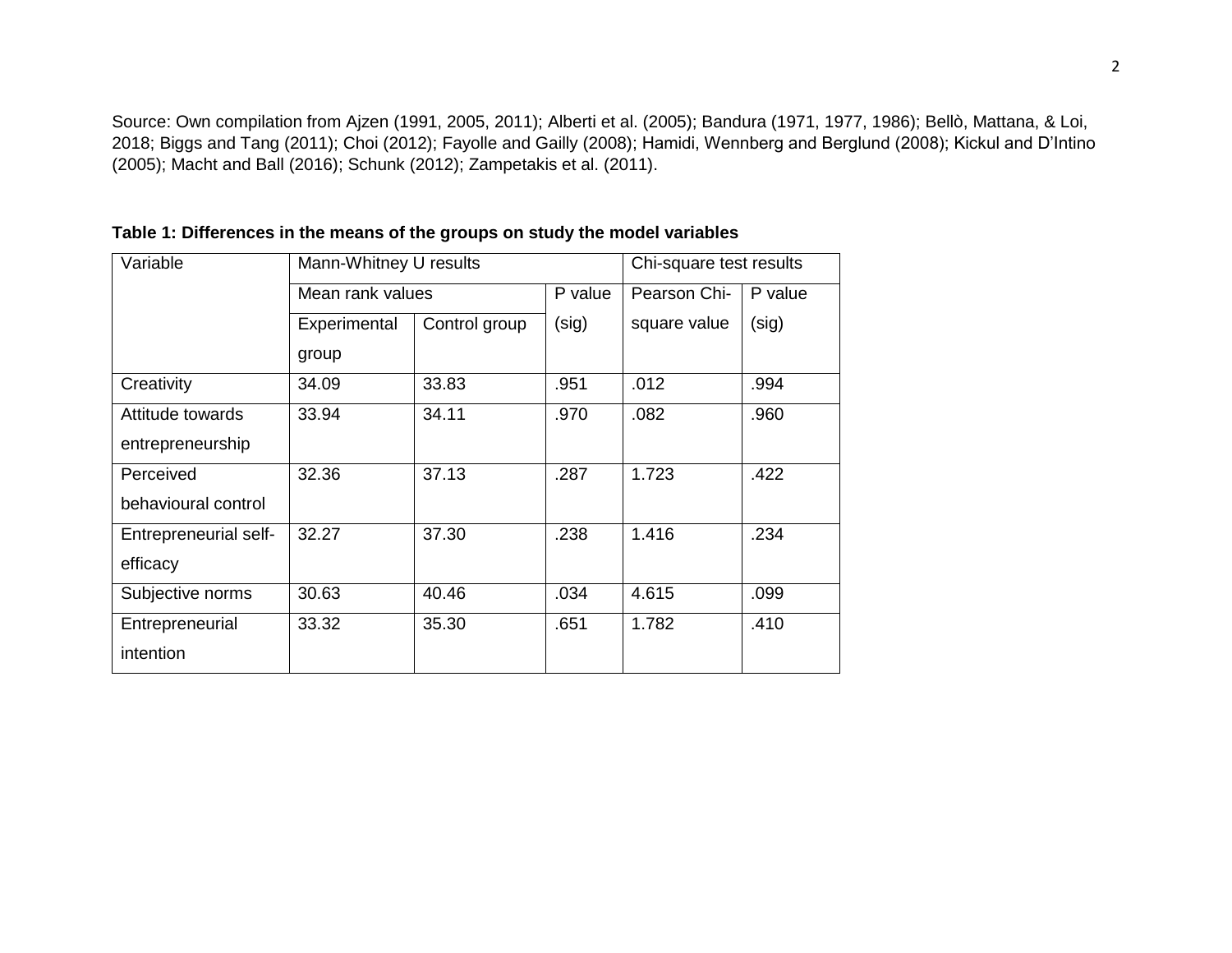| Table 2: Qualitative results from groups' self-reflective reports |
|-------------------------------------------------------------------|
|-------------------------------------------------------------------|

| Group<br>number | What did you like about<br>this project?                                                                                                         | What didn't you<br>like about the<br>project?                                                                                                         | How could it<br>be have been<br>done better?                                                               | How much time should<br>have been allocated for this<br>project for you to do<br>effectively?                                                                                                                                              | What challenges did you<br>encounter as a group in<br>getting the project done?                                                                                                                                |
|-----------------|--------------------------------------------------------------------------------------------------------------------------------------------------|-------------------------------------------------------------------------------------------------------------------------------------------------------|------------------------------------------------------------------------------------------------------------|--------------------------------------------------------------------------------------------------------------------------------------------------------------------------------------------------------------------------------------------|----------------------------------------------------------------------------------------------------------------------------------------------------------------------------------------------------------------|
| $\mathbf 1$     | Generated unique and<br>varied sources of<br>ideas.<br>Helped us to see<br>business opportunities.<br>Motivated us to start<br>our own business. | Time consuming.                                                                                                                                       | Needed<br>enough time<br>to prepare a<br>business plan.                                                    | Needed at least two months<br>to complete our business<br>plan.                                                                                                                                                                            | Getting investment for a<br>business.<br>Not knowing what exactly<br>to expect from the project,                                                                                                               |
| $\overline{2}$  | Acquired knowledge to<br>write a business plan,<br>identify customers and<br>competitors, and<br>identify business<br>location.                  | Using own money<br>to obtain<br>information to<br>write business<br>plan and time<br>consuming.                                                       | More time<br>required to<br>conduct<br>research and<br>carry out the<br>project.                           | Needed two to three weeks<br>to collect accurate and<br>relevant information.                                                                                                                                                              | Difficulties in obtaining<br>research information from<br>other business owners.<br>Coordination of the group.                                                                                                 |
| 3               | Opportunity to acquire<br>knowledge on how to<br>write a business plan<br>and its contents.                                                      | Project required a<br>lot of time,<br>research and<br>careful analysis<br>of information.<br>Not allocated<br>enough time to<br>enable<br>completion. | <b>Required few</b><br>months to<br>gather<br>information<br>and consult<br>with<br>experienced<br>people. | At least two months as it is<br>a group project.<br>Adequate time required for<br>division of work and<br>communication amongst.<br>Consider constrains of other<br>subjects, tests, meeting to<br>discuss the project was a<br>challenge. | Proper research, time<br>management and<br>consultations to compare<br>information amongst group<br>members.<br>Group work requires a lot<br>of time and members differ<br>in the pace of completing<br>tasks. |
| 4               | Helped to identify<br>opportunity in the<br>market.                                                                                              | It required a lot of<br>time.                                                                                                                         | No suggestion<br>for<br>improvement.                                                                       | A month or two to conduct<br>of serious research.                                                                                                                                                                                          | Lack of finance and<br>information needed.                                                                                                                                                                     |
| 5               | Acquired knowledge to<br>write a business plan<br>and integrate<br>knowledge from other<br>subjects.                                             | Time consuming,<br>challenging, and<br>covered a lot of<br>things.                                                                                    | We needed<br>more time so<br>that we make<br>corrective<br>action where<br>it is possible.                 | 3-4 weeks for proper<br>planning.                                                                                                                                                                                                          | Getting the work done in<br>few days.<br>Gathering together as a<br>team, because some are<br>doing different subjects.                                                                                        |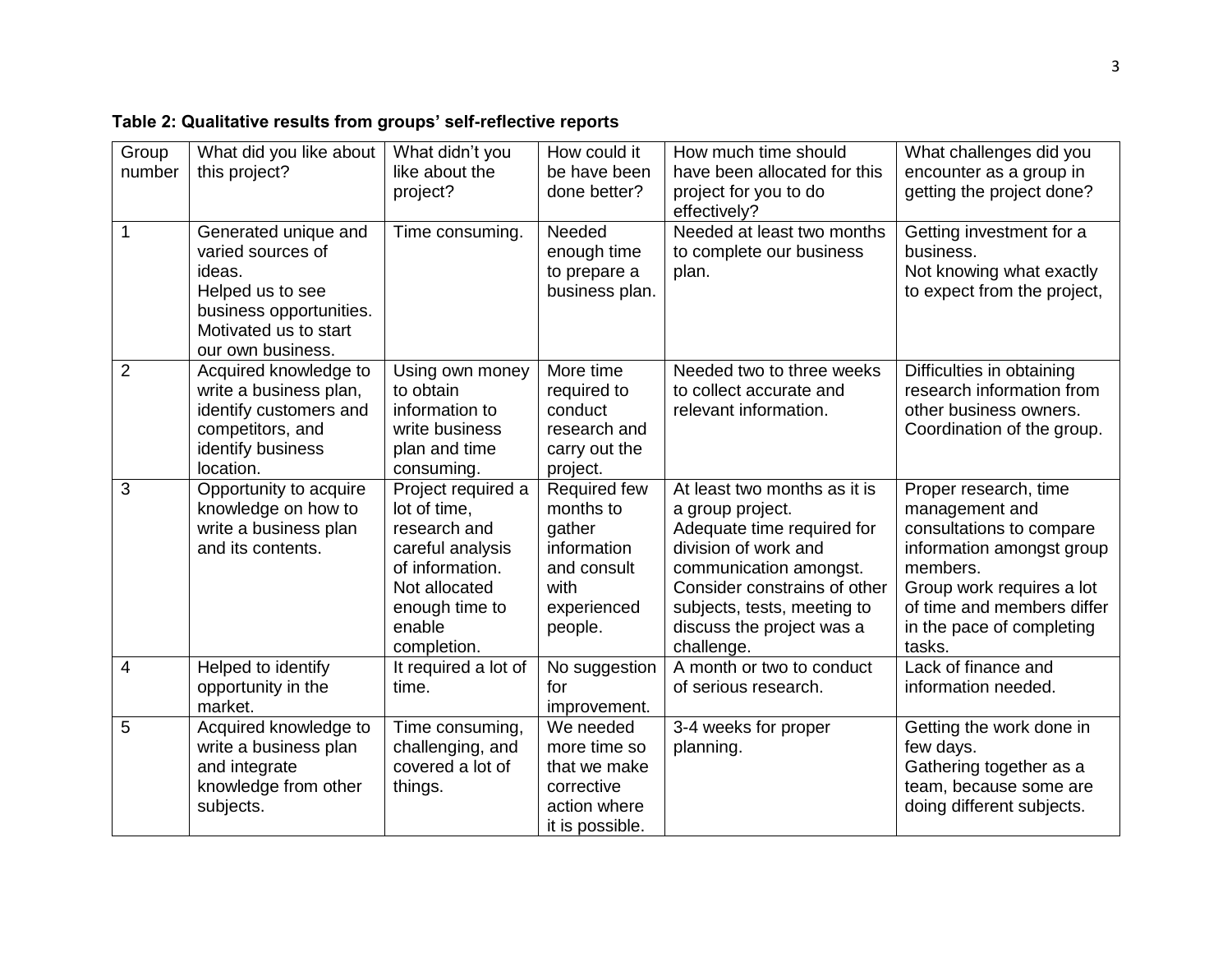| Table 2: Qualitative results from groups' self-reflective reports (cont.) |  |  |  |
|---------------------------------------------------------------------------|--|--|--|
|                                                                           |  |  |  |

| 5 | Opportunity to know<br>how a business should<br>be operated and the<br>requirements.                                                                                            | Not given enough<br>time to explore<br>and improve our<br>knowledge about<br>a business plan.                                               |                                                                                                       |                                                                                                                                                                      | The financial part of the<br>business plan.                                                                                                                                                                                   |
|---|---------------------------------------------------------------------------------------------------------------------------------------------------------------------------------|---------------------------------------------------------------------------------------------------------------------------------------------|-------------------------------------------------------------------------------------------------------|----------------------------------------------------------------------------------------------------------------------------------------------------------------------|-------------------------------------------------------------------------------------------------------------------------------------------------------------------------------------------------------------------------------|
| 6 | Psychological<br>reparation for the<br>challenging corporate<br>world.<br>Improved knowledge<br>and skills to write a<br>business plan.                                         | It consumed<br>more time, and<br>required a lot of<br>skills and<br>knowledge.<br>Needed a lot of<br>research for the<br>different aspects. | No relevant<br>response<br>obtained from<br>the group.                                                | 2-3 weeks to conduct<br>thorough research from<br>different sources.                                                                                                 | Lack of enough time to gather<br>information and complete the<br>different aspects of the<br>business plan.                                                                                                                   |
| 7 | Management plan<br>section forced us to<br>ask ourselves what we<br>will do as managers,<br>how we would like our<br>employees to behave<br>and how we are going<br>to operate. | It was difficult and<br>it required<br>someone who<br>has knowledge<br>and experience<br>about business<br>plan.                            | It could have<br>been done<br>better if we<br>were taught<br>how we<br>should draft<br>business plan. | 3 weeks to 4 weeks.<br>It needed more time<br>especially on the<br>financial part because it<br>needed proper research<br>on how we should have<br>required finance. | We were failing to arrange the<br>meeting point as we are from<br>different places due to limited<br>time.<br>Difficulties in prioritizing<br>between the project and other<br>final assessments of the year.                 |
| 8 | It was challenging and<br>fun at the same time.                                                                                                                                 | No relevant<br>response<br>obtained from the<br>group.                                                                                      | No relevant<br>response<br>obtained from<br>the group.                                                | If we had more time on<br>our side we strongly<br>believe that we could<br>have done better.                                                                         | No relevant response obtained<br>from the group.                                                                                                                                                                              |
| 9 | Learnt about the<br>techniques of starting a<br>new business, how to<br>compete, and<br>knowledge about<br>customer needs and<br>the industry.                                  | The time<br>allocated was not<br>enough because<br>the project<br>required a lot of<br>work.                                                | Required<br>more time to<br>generate our<br>business<br>ideas.                                        | Two to three months for<br>research and to enable<br>the group to rectify their<br>own mistakes.                                                                     | Lack of time to prepare the<br>financial plan and appendices.<br>Some lectures were sacrificed<br>due to limited time available to<br>complete the project.<br>Group coordination difficulties<br>and absenteeism of members. |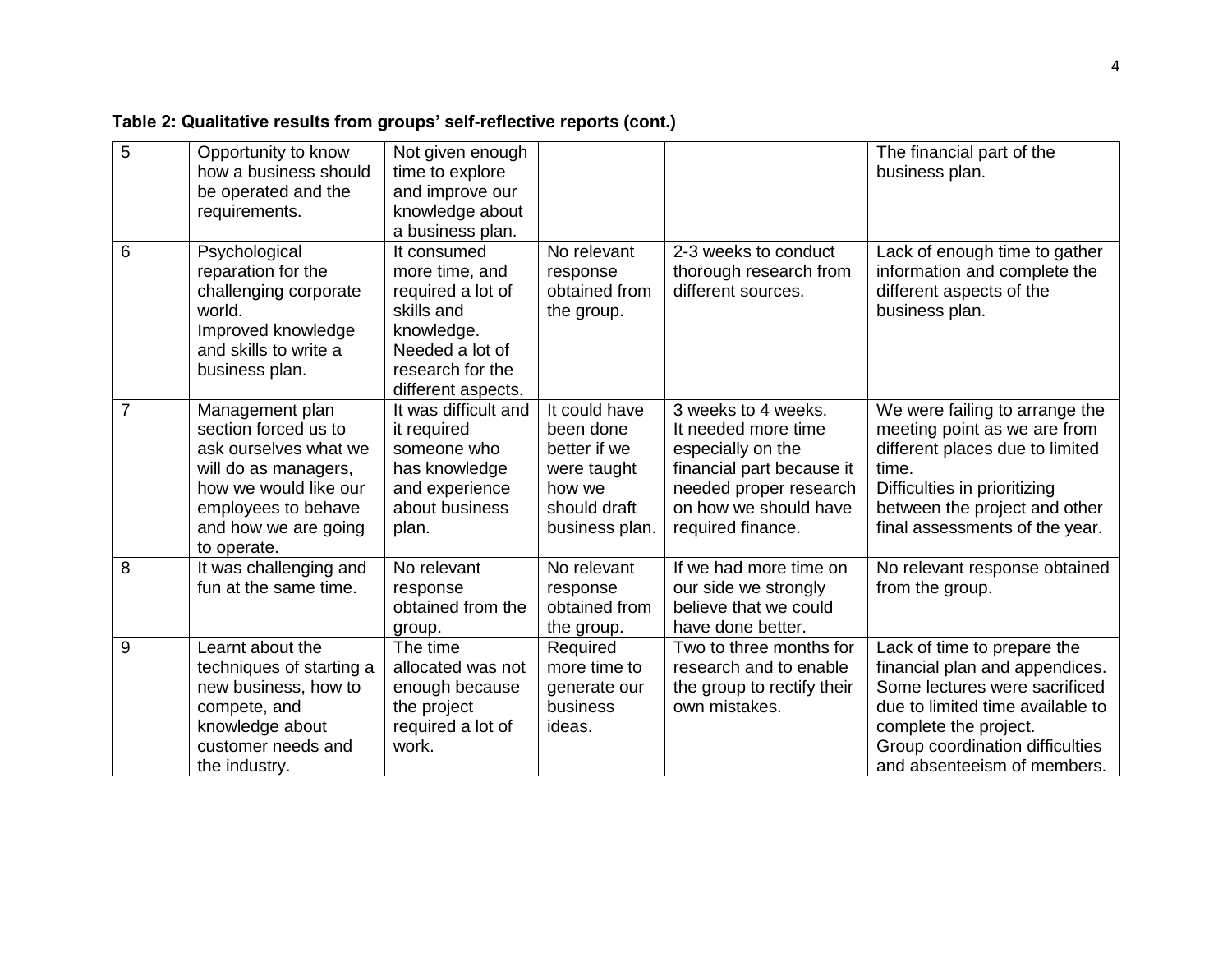## **REFERENCES**

Abdallah, M.S. & Wegerif, R.B. 2014. Design-based research (DBR) in educational enquiry and technological studies: A version for PhD students targeting the integration of new technologies and literacies into educational contexts. Available at: https://archive.org/details/ERIC\_ED546471 Accessed: 14 April 2018.

Ajzen, I. 1991. The theory of planned behavior. Organizational and Human Decision Processes, 50, 179-211.

Ajzen, I. 2005. Attitudes, personality and behaviour. 2nd ed. Berkshire, England: Open University Press.

Ajzen, I. 2011. Behavioural interventions: Design and evaluation guided by the theory of planned behaviour. In M.M. Mark., S.I. Donaldson, & B.C. Campbell (Eds.) Social psychology for program and policy evaluation (pp. 74-100). New York: Guilford.

Alberti, F.G., Sciascia, S. & Poli. A. 2005. The domain of entrepreneurship education: Key issues. International Journal of Entrepreneurship Education, 2(4), 453-482.

Bandura, A. 1971. Social learning theory. New York: General Learning Press.

Bandura, A. 1977. Self-efficacy: Toward a unifying theory of behavioral change. Psychology Review, 84(2), 191-215.

Bandura, A. 1986. Social foundation of thought and action: A social cognitive theory. Englewood Cliffs, New Jersey: Prentice-Hall.

Bellò, B., Mattana, V. & Loi, M. 2018. The power of peers: A new look at the impact of creativity, social context and self-efficacy on entrepreneurial intentions. International Journal of Entrepreneurial Behavior and Research, 24(1), 214-233.

Biggs, J. & Tang, C. 2011. Teaching for quality learning at university. 4th ed. Berkshire, England: McGraw-Hill.

Biraglia, A. & Kadile, V. 2017. The role of entrepreneurial passion and creativity in developing entrepreneurial intentions: Insights from American homebrewers. Journal of Small Business Management, 55(1), 170-188.

Choi, J.N. 2012. Context and creativity: The theory of planned behavior as an alternative mechanism. Social Behavior and Personality, 40(4), 681-692.

Fayolle, A. & Gailly, B. 2008. From craft to science: Teaching models and learning processes in entrepreneurship education. Journal of European Industrial Training, 32(7), 569-593.

Field, A. 2013. Discovering statistics using IBM SPSS Statistics. 4th ed. London: Sage.

Hamidi, D.Y., Wennberg, K. & Berglund, H. 2008. Creativity in entrepreneurship education. Journal of Small Business and Enterprise Development, 15(2), 304-320.